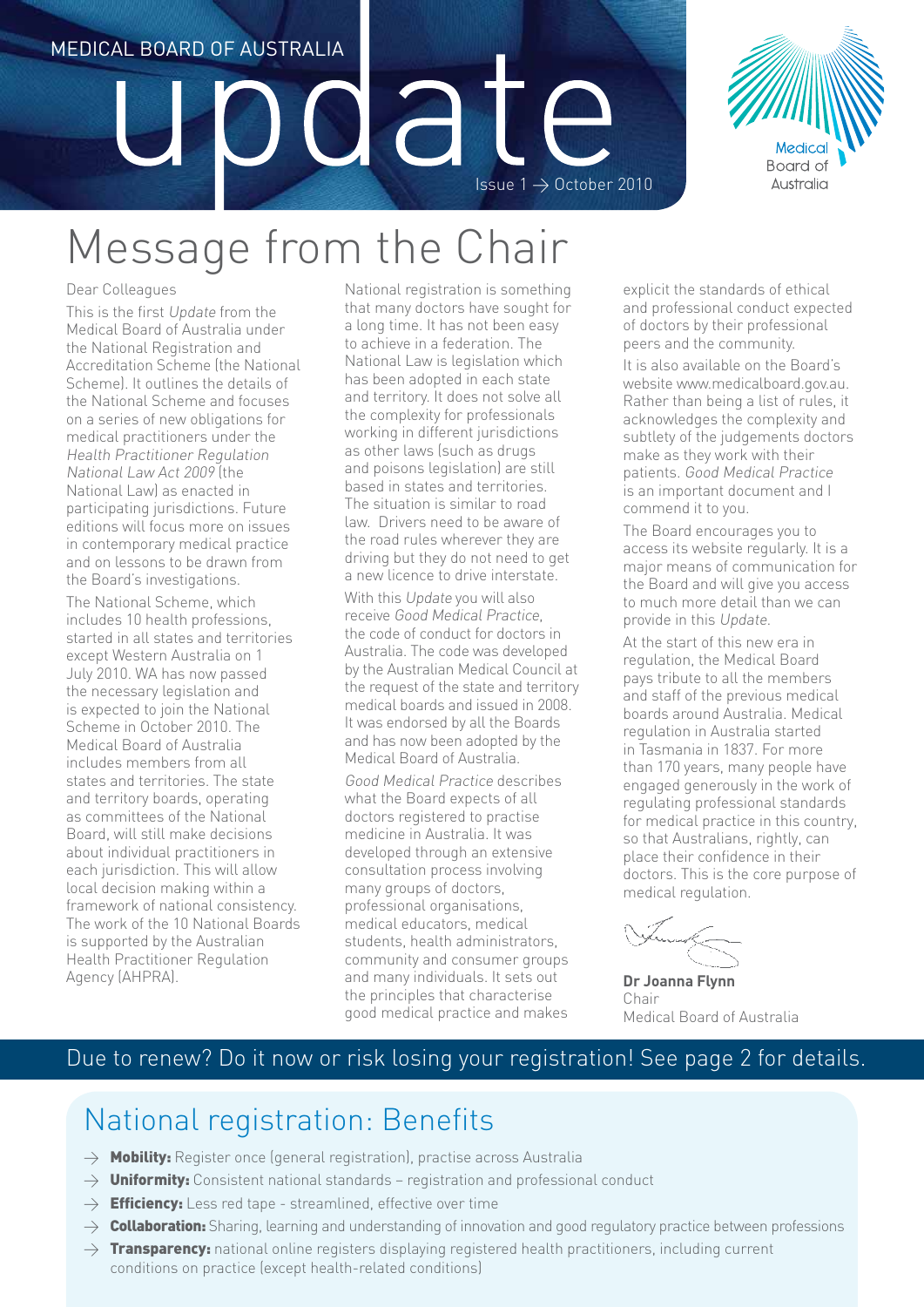# Registration due! Renew now!

**Doctors who were due to renew their registration on 30 September and have not yet done so will lose their registration on 31 October if they do not act now.**

Under the National Law, doctors have a one-month 'grace period' after their registration is due when they can still practise. However, under the National Law any practitioners whose registration was due on 30 September who do not renew by 31 October will be removed from the Register of Practitioners. The Board has no discretion to make exceptions.

To apply to register again, you must submit a new application and make a range of declarations of compliance with the Board's registration standards. Processing a new application for registration can take some time and involves extra costs. It involves criminal history checks and external verification of qualifications and identity. The Medical Board of Australia has waived the late fee for 2010.

#### **Quick check**

To find out if you are due to renew your registration, go to www.medicalboard.gov.au and click on the Medical Register – follow the prompts to check your registration status and your registration renewal date.

#### **What do I have to do?**

If your registration was due on 30 September or soon after, and you did not renew on time, go to www.medicalboard.gov.au and renew online before 31 October 2010 or within one month of your due date. If you don't renew, you will be removed from the Register of Practitioners.

#### **Can I renew online?**

The Board encourages doctors with general or specialist registration to take advantage of AHPRA's online renewal capacity. Only doctors with limited or nonpractising registration are not able to renew online.

#### **What if I don't want to renew?**

If you do not want to renew your registration, do nothing and you will automatically be removed from the Register of Practitioners.

#### **I have applied, how can I tell if my renewal has been processed?**

If you apply and renew online, your renewal date will displayed on the Register as due in 2011.

If you apply in hard copy before the end of the grace period (ie: within one month of the due date), the registration date displayed on the Register will be updated when your application is processed. You will remain registered while your application is being processed and you will be entitled to practise during this time.

If you do not apply within one

month of the due date your name will be removed from the Register and will not be displayed at all until your new application for registration has been approved. You will not be registered and therefore you will not be able to practise during this time.

#### **I have applied in writing, but the Register says my registration has expired. Can I practise?**

If you have applied to renew your registration in hard copy, it will be processed as soon as possible. Until then, you can continue to practise. The registration date displayed on the Register will be updated when your application is processed. You will remain registered while your application is being processed and you will be entitled to practise during this time.

You must apply within one month of the due date or you risk losing your registration.

#### **Certificate of registration**

After you have successfully renewed online, AHPRA will in due course forward you a receipt and Certificate of Registration. Before this arrives in the post, you can print a copy of the statement Renew Registration: Complete Payment Summary after on-line renewal or you can print a copy of the details from the on-line public register which will show your new registration expiry date.

# The National Registration and Accreditation Scheme

**1 July 2010 marked the start of a new era in health practitioner regulation in Australia when health practitioners in 10 health professions (except those registered in Western Australia) became registered under the National Scheme. Western Australia has since passed the necessary legislation and is expected to join the National Scheme this month. With national registration, 10 National Boards replaced 85 boards based in states and territories. Health practitioners are now registered** 

#### **under nationally consistent legislation, replacing 66 different Acts of Parliament.**

The objectives of the National Scheme are to:

- $\rightarrow$  protect the public by ensuring that only practitioners who are suitably trained and qualified to practise in a competent and ethical manner are registered
- $\rightarrow$  facilitate workforce mobility across Australia
- $\rightarrow$  facilitate the provision of high quality education and training of health practitioners
- $\rightarrow$  facilitate the rigorous and responsive assessment of overseas-trained health practitioners
- $\rightarrow$  facilitate access to services provided by health practitioners in accordance with the public interest and
- $\rightarrow$  enable the continuous development of a flexible, responsive and sustainable Australian health workforce and enable innovation in the education of and service delivery by health practitioners.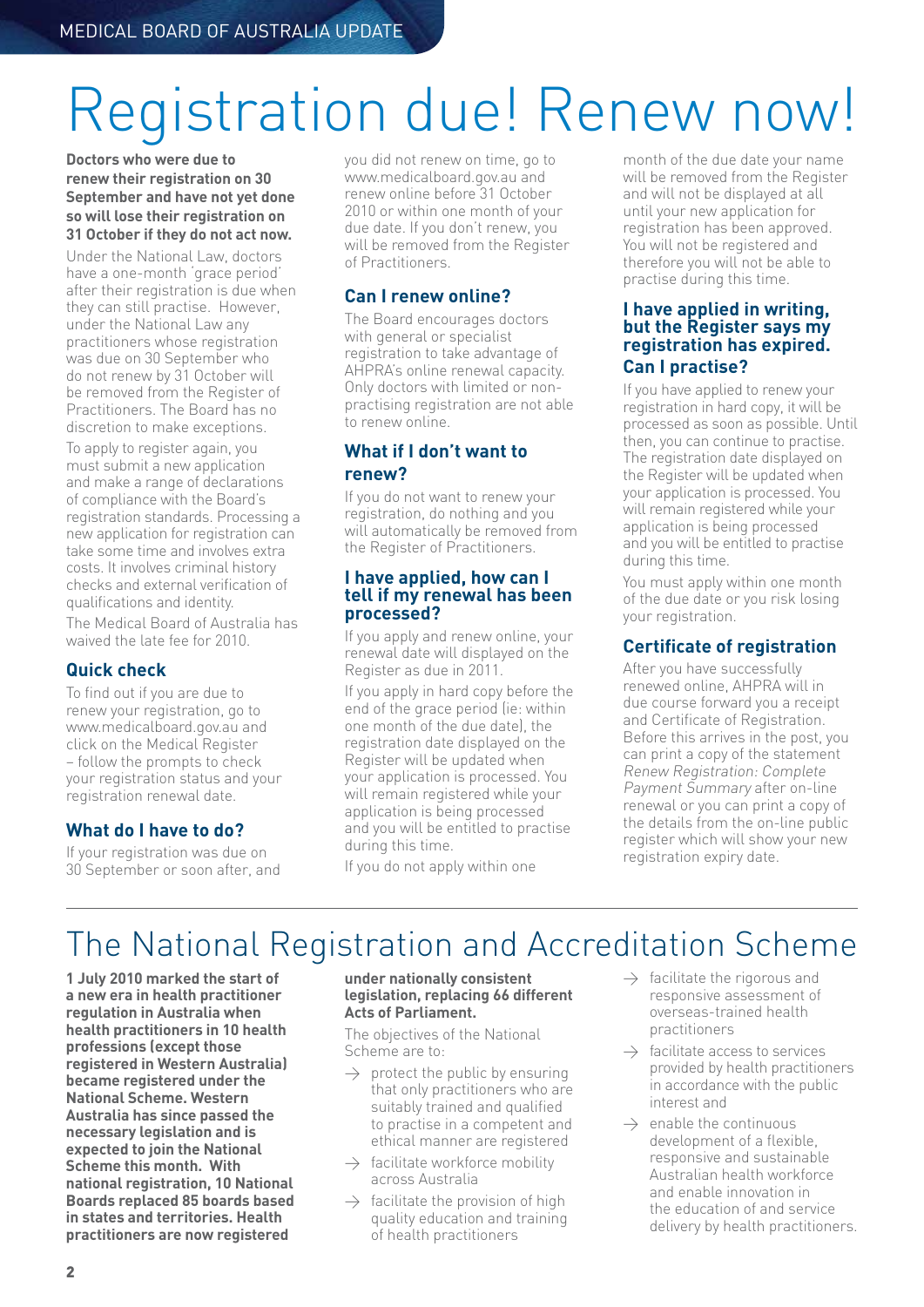# The Medical Board of Australia: Who are we?

**Members of the Medical Board of Australia (the Board) were appointed in August 2009 for three years. The Board met for the first time in September 2009 and now meets for one day every month.** 

The Board has 12 members, eight of whom are registered medical practitioners and four of whom are community members. Members of the Board were appointed by the Australian Health Workforce Ministerial Council (the Ministerial Council) after a public call for applications. The members of the Board are:

- > **Dr Joanna Flynn, Chair** Practitioner from Victoria
- > **Prof. Belinda Bennett** Community member from New South Wales
- > **Dr Stephen Bradshaw** Practitioner from the ACT
- > **Dr Mary Cohn** Practitioner from Queensland
- > **Ms Prudence Ford** Community member from Western Australia
- > **Dr Fiona Joske** Practitioner from Tasmania
- > **Dr Charles Kilburn** Practitioner from Northern Territory
- > **Mr Paul Laris** Community member from South Australia
- > **Prof. Mark McKenna** Practitioner from Western Australia
- > **Dr Trevor Mudge** Practitioner from South Australia
- > **Ms Sophia Panagiotidis** Community member from Victoria
- > **Prof. Peter Procopis** Practitioner from New South Wales

All of the members of the Board apart from Dr Flynn were members of their respective state or territory medical boards when they were appointed to the National Board. Dr Flynn is the former President of the Medical Practitioners Board of Victoria.

# Board Chair: Dr Joanna Flynn

**The Chair of the Medical Board of Australia, Dr Joanna Flynn, is in active practice in the inner Melbourne suburb of West Brunswick. A general practitioner, Dr Flynn was the President of the Medical Practitioners Board of Victoria for eight years until 2008, a member of that Board for 11 years before that and was the President of the Australian Medical Council (AMC) from 2003 – 2008.**

Dr Flynn has a long history in medical education and her work in medical regulation and accreditation spans more than 20 years. She chaired the AMC working group that developed Good Medical Practice which is now the cornerstone of the Board's professional standards framework. In more than 30 years in general practice, Dr Flynn has worked in both metropolitan and regional areas of Australia, from Tasmania



to far north Queensland.

Dr Flynn said it was both a privilege and a responsibility to be appointed Chair of the first Medical Board of Australia.

"Our regulatory system is built to ensure that the trust that the public places in our profession continues to be well founded," Dr Flynn said.

"This Board is working hard to ensure that the National Scheme does deliver benefits to both the public and the profession. We are striving to make sure that the principles built into the National Law – transparency, accountability, effectiveness, efficiency and fairness – really do shape the work that we do and the decisions that we make," she said.

# The Boards: Who does what in medical regulation

The national Medical Board is responsible for developing and approving registration standards, codes and guidelines, approving accreditation standards and negotiating the health professions agreement with AHPRA.

On 30 June 2010, many members of state and territory medical boards transitioned and became members of the state or territory board of the Medical Board of Australia in the National Scheme.

The National Board has delegated all matters to do with individual practitioners to the state and territory boards. These boards will continue to handle all registrations and notifications in their jurisdiction and make local decisions based on national standards.

The state and territory boards are supported by a range of committees that are made up of state and territory board members and, as necessary, external members. These committees have also been delegated some decision-making powers, but appealable decisions can only be made by the full state and territory board. The committees in each participating jurisdiction are:

- $\rightarrow$  Registration Committee
- $\rightarrow$  Notifications Assessment Committee
- $\rightarrow$  Performance and Professional Standards Committee and
- $\rightarrow$  Health Committee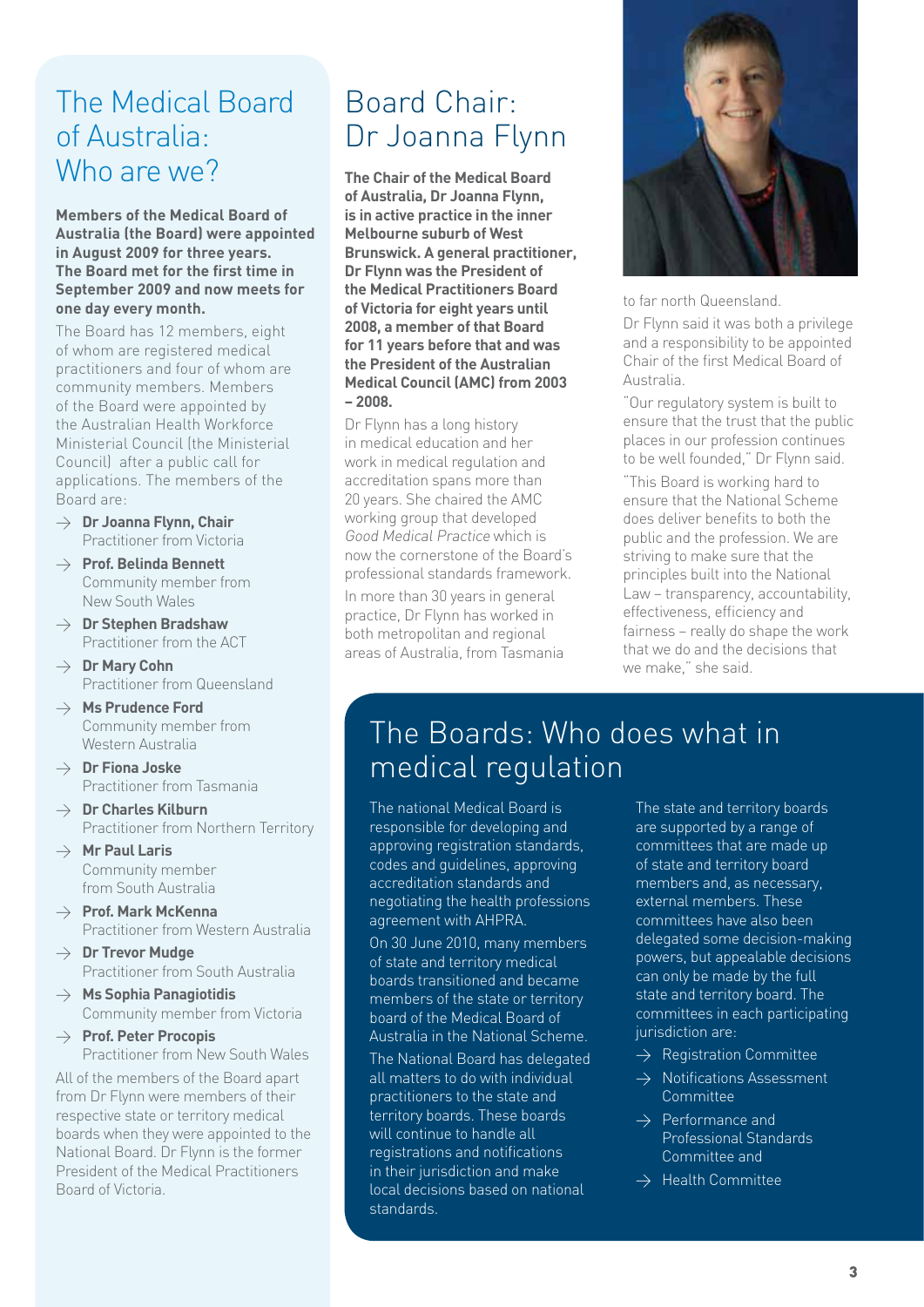# Board functions

The Board's powers and functions are defined in the National Law. Functions include:

- $\rightarrow$  registering qualified and competent medical practitioners
- $\rightarrow$  registering medical students
- $\rightarrow$  deciding the requirements for registration or endorsement of registration
- $\rightarrow$  developing or approving standards, codes and guidelines, including
	- accreditation standards
	- • registration standards and
	- codes and guidelines
- $\overline{\rightarrow}$  approving accredited programs of study as providing qualifications for registration or endorsement
- $\rightarrow$  overseeing the assessment of overseas-qualified applicants for registration and determining the suitability of the applicants for registration in Australia
- $\rightarrow$  negotiating the terms of a health profession agreement with AHPRA
- $\rightarrow$  overseeing the receipt. assessment and investigation of notifications
- $\rightarrow$  establishing panels to conduct hearings about medical practitioners and medical students (only health and serious criminal matters in relation to students)
- $\rightarrow$  referring matters about practitioners to responsible tribunals
- $\rightarrow$  overseeing the management of registered medical

practitioners and students, including monitoring conditions, undertakings and suspensions imposed on the registration of the practitioners or students

- $\rightarrow$  making recommendations to the Ministerial Council about the operation of specialist recognition and the approval of specialties
- $\rightarrow$  with AHPRA, keeping up-todate and publicly accessible national registers of registered medical practitioners and upto-date national registers for medical students and
- $\rightarrow$  advising the Ministerial Council on issues relating to the National Scheme and giving assistance or information required by the Ministerial Council.

# Australian Health Practitioner Regulation Agency

The Australian Health Practitioner Regulation Agency (AHPRA) supports the National Boards in their core role of protecting the public. The Boards cannot enter into contracts and cannot employ staff. They rely on AHPRA to provide the human resources and infrastructure to enable the Boards to administer the National Law.

The role of AHPRA includes:

- $\rightarrow$  providing administrative assistance and support to the National Boards and the Boards' committees
- $\rightarrow$  in consultation with the National Boards, developing and administering procedures for efficient and effective operation of the National Boards
- $\rightarrow$  establishing procedures for the development of accreditation standards, registration standards and codes and guidelines so that the National

Scheme operates in accord with good regulatory practice

- $\rightarrow$  negotiating with each National Board on the terms of the health profession agreement
- $\rightarrow$  receiving and dealing with applications for registration and with notifications; AHPRA staff manage these processes but decisions are made by members of the Board
- $\rightarrow$  keeping up-to-date and publicly accessible national registers of practitioners and national registers of students (student registers are not publicly available) and
- $\rightarrow$  providing advice to the Ministerial Council about the administration of the National Scheme.

There are AHPRA offices in every state and territory in Australia and the National Office is based in Melbourne.

# Accreditation

The Australian Medical Council has been appointed to be the accreditation agency for medicine. The initial appointment is for the first three years of the National Scheme. The AMC has a range of roles including:

- $\rightarrow$  accreditation of medical schools
- $\rightarrow$  recognition and accreditation of medical specialties
- $\rightarrow$  facilitation of assessment of international medical graduates (IMGs) by the specialist colleges for specialist registration
- $\rightarrow$  conducting the assessment of the knowledge and clinical skills of IMGs seeking general registration and
- $\rightarrow$  developing accreditation standards for medicine for approval by the Board, including providing advice to the Board on the recognition of overseas qualifications.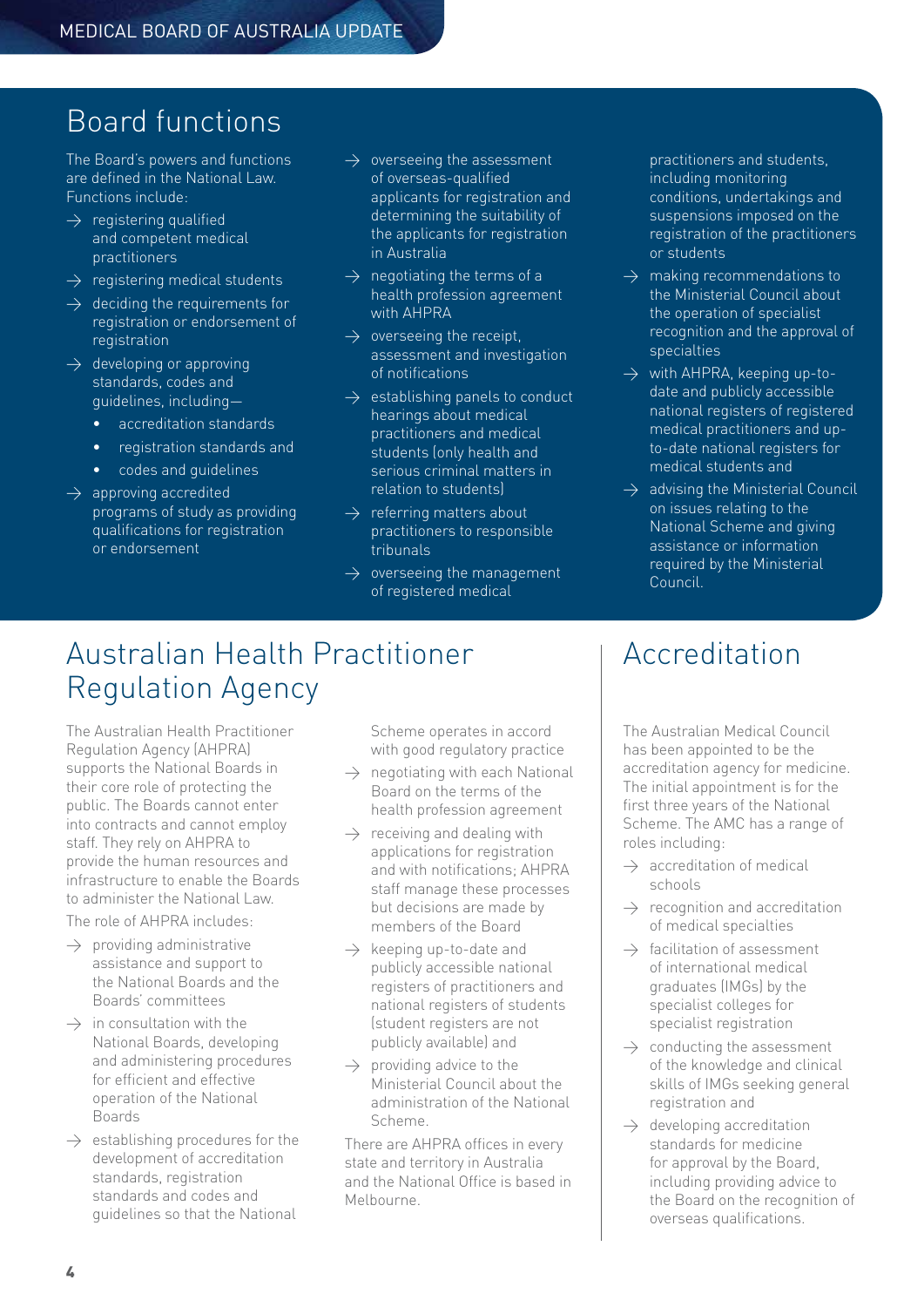# The Board at work

**Since September 2009 the Board has focused on building the standards and policy framework that will underpin medical regulation in the National Scheme.**

### **Registration standards**

The Board developed and consulted on a number of registration standards applicable to all registered medical practitioners. These standards were approved by the Ministerial Council, as required under the National Law.

The registration standards are described in this Update and can be viewed in full at www.medicalboard.gov.au under Registration standards.

# **Specialties**

Specialist recognition operates for the medical profession. The Board consulted on, and the Ministerial Council approved, a list of specialties for the medical profession and specialist titles for each specialty on that list. These came into effect on 1 July 2010 and are published at www.medicalboard.gov.au.



### **Code of conduct**

The Board adopted Good Medical Practice: A code of conduct for doctors in Australia. The code was developed by a working group of the Australian Medical Council (AMC) and published in 2008. The Board adopted the code with minor changes to reflect the National Law.

A copy of Good Medical Practice is included with this Update. It describes what the Board expects of all doctors registered to practise medicine in Australia. It aims:

- $\rightarrow$  to support individual doctors to provide good medical care and meet their professional responsibilities and
- $\rightarrow$  to help the Medical Board in its role of protecting the public by setting and maintaining standards of medical practice

Medical practitioners whose professional conduct varies significantly from the standards set out in this code should be prepared to explain and justify their decisions and actions. Serious or repeated failure to meet these standards may have consequences for practitioners' medical registration.

## **Other guidelines**

All the 10 health regulation Boards consulted on and approved the following guidelines which are common across the professions:

- $\rightarrow$  Guidelines for advertising and
- $\rightarrow$  Guidelines for mandatory reporting (see page 8 for more information)

### **Health Professions Agreement**

The Board negotiated and finalised the terms of the first Health Professions Agreement (HPA) with AHPRA. Under the National Law, the Board cannot enter into contracts and or employ staff. It relies on AHPRA to provide the resources to enable it meet its statutory functions. The HPA includes service and quality measures and clear accountabilities.

## **Other intiatives**

In its first 12 months, the Board has also:

- $\rightarrow$  set registration fees
- $\rightarrow$  made decisions about student registration – all medical students will be registered for the entire medical course
- $\rightarrow$  set registration renewal dates – general, specialist and non-practising registrants will renew by 30 September each year; limited registrants and provisional registrants can be granted up to 12 months' registration and will renew at the expiry of granting of registration
- $\rightarrow$  established a list of approved panel members
- $\rightarrow$  approved a range of application forms and certificates
- $\rightarrow$  prepared draft guidelines and registration standards for future consultation and
- $\rightarrow$  set a work plan for the next 12 months that includes developing guidance for the profession on sexual boundaries and blood borne infectious diseases and developing a progression policy for doctors who have been practising in Australia with limited registration for some years, who, under the National Law, must now progress towards full registration.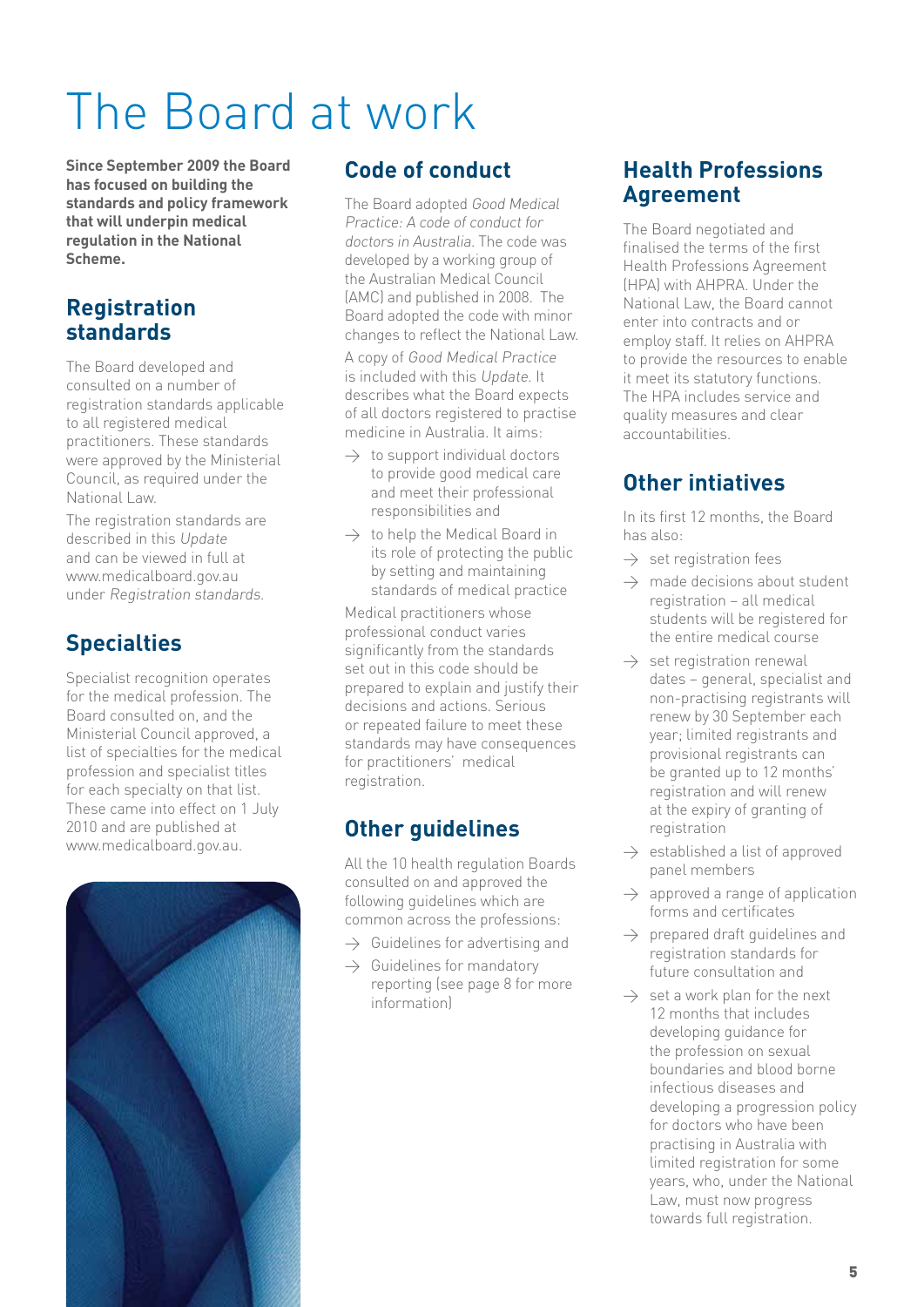# **Registration**

The Board's primary role is to protect the public. The Board does this in two main ways:

- 1. by deciding who to register and
- 2. by dealing with issues that arise after a practitioner is registered through investigation, assessments and hearings.

Medical registration is not just an administrative function. Before granting registration, the Board must be satisfied that the individual practitioner is qualified, eligible and suitable for registration and that he or she is able to provide safe care to the Australian community. A decision to register a medical practitioner involves ensuring that the practitioner has complied, or will comply, with the Board's registration standards, many of which are detailed in this Update. The Board informs the public about who is a registered medical practitioner through the publicly available, online national registers.

**More detail about the types of registration granted by the Board are published on the website at www.medicalboard.gov.au.**

# IMG update

**In 2006, just after Dr Jayant Patel became a feature of Australia's healthcare landscape, the Council of Australian Governments (COAG) announced the introduction of a nationally consistent process for assessing International Medical Graduates (IMGs). The Australian Medical Council (AMC) worked with state and territory medical boards, governments (through their health departments), colleges and other stakeholders to develop a process so that all IMGs registered to practise in Australia were first assessed to ensure they could provide safe care to the Australian community.** 

It took two years of negotiation and development, but by mid-2008, the AMC had finalised four pathways to registration and the assessment processes that supported them. These were signed off by all states and territories. The four pathways are detailed on the AMC website (www.amc.org.au) and each involves the assessment of the skills, qualifications and experience of IMGs to ensure they can provide safe care in the particular role for which they are seeking registration. This could be in general practice, a hospital position, post-graduate training or as a specialist.

Under the new National Scheme, the types of registration that the Medical Board grants have been aligned around the country. IMGs may be granted limited registration for area of need, for postgraduate training or supervised practice, or for teaching and research depending on their position. All limited registrants work under supervision and are required to undertake professional development relevant to their role.

IMGs come to Australia for many different reasons. Some come for experience and training and intend to return to their country of origin. Others wish to settle in Australia. For these IMGs there is generally an expectation that they will progress to general or specialist registration over a few years.

Australia has shortages of doctors in many fields and many geographic areas. The steps in recruiting a doctor from overseas involve working through immigration, state health authorities, Medicare, the AMC and the Medical Board. It is a complex process and it takes time.

The primary role of the Medical Board of Australia is to protect the public. The Board has a responsibility to ensure that the assessment processes for IMGs are robust and fair and that they allow competent qualified doctors to join our medical workforce. The stakes are very high. Failures in the checking and assessment processes can have serious consequences.

Two of the challenges the Medical Board faces now are to ensure that the national process introduced in 2008 is working effectively and is as streamlined as possible. The Board must also determine how best to ensure that IMGs who were recruited before 2008 are working safely, are receiving appropriate supervision and support and have a pathway to full registration. The Board will be consulting with the profession, the community and governments about this policy.

# Immediate action

**The Board has the power to take immediate action at any time. This is a serious step and the Board can only take this action if it believes that it necessary to protect the health or safety of the public because of a medical practitioner's conduct, performance or health.** 

Immediate action means:

- 1. suspension or imposition of a condition on the practitioner's or student's registration or
- 2. accepting an undertaking from the medical practitioner or student or
- 3. accepting the surrender of the medical practitioner's or student's registration.

Before taking immediate action, the Board must give the registrant notice of the proposed immediate action and invite them to make submissions to the Board. The Board must then have regard to any submissions made when deciding whether or not to take immediate action.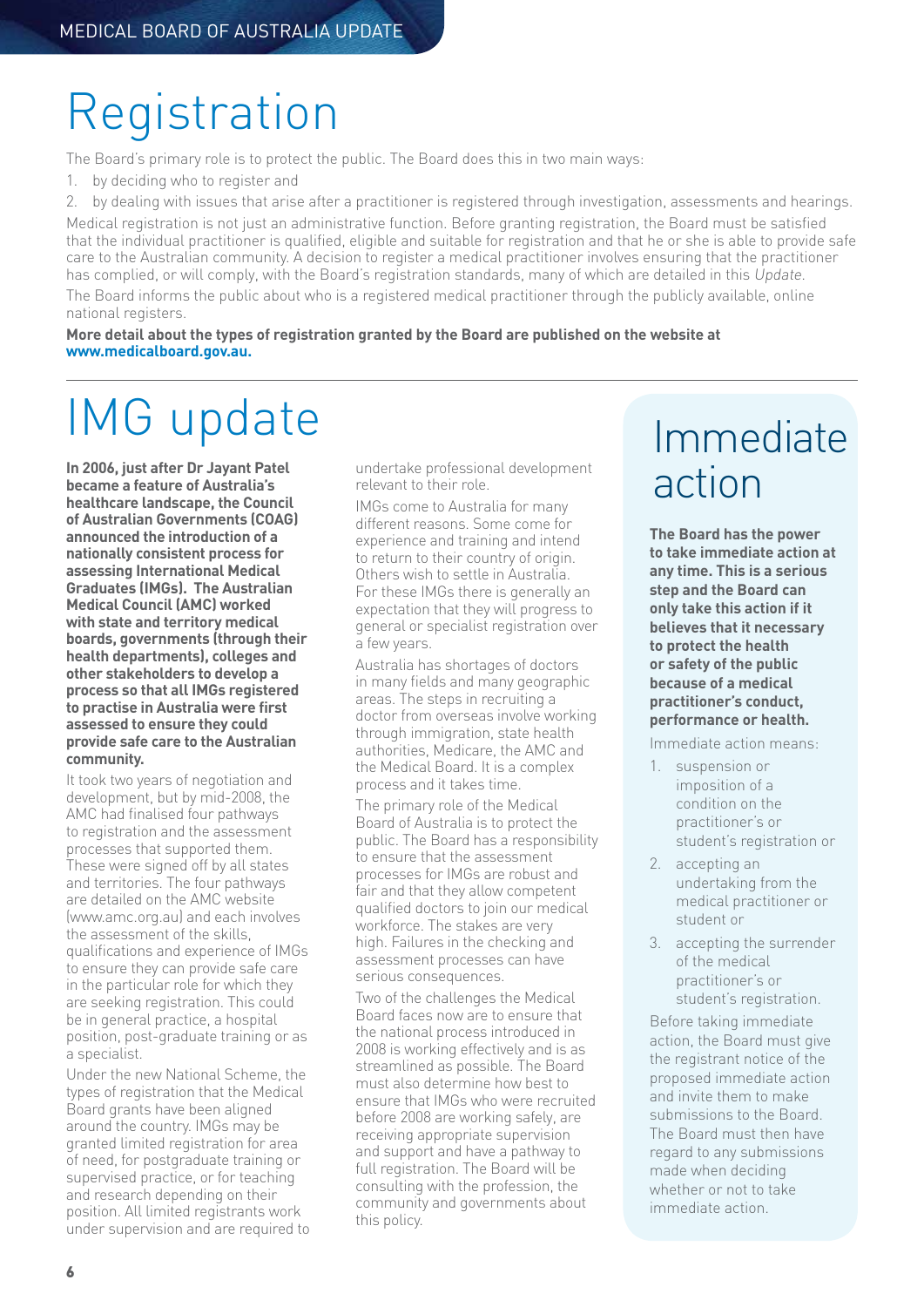# Registration standards

**The following summary of the new registration standards aims to help medical practitioners to understand their obligations under the National Law. The full details of the standards are published on the Board's website at www.medicalboard.gov.au. The Board encourages all practitioners who are uncertain about their obligations to read the full standard on the website.** 

The National Law requires the National Boards to develop registration standards about requirements for professional indemnity insurance, criminal history checks, continuing professional development, English language skills and recency of practice.

All registered medical practitioners must comply with these registration standards, which have been approved by the Ministerial Council. Non-compliance with the standards is grounds for further action, including refusal to renew registration or action under the health, performance and conduct provisions of the National Law.

### **Professional indemnity insurance**

The National Law requires all health practitioners to have professional indemnity insurance  $(P||)$ 

This registration standard does not apply to medical students and medical practitioners with nonpractising registration.

The Board has approved the following insurers which meet the minimum product standards that apply to all medical indemnity insurers as defined in the Medical Indemnity (Prudential Supervision and Products Standards) Act 2003 (Cwlth):

- $\rightarrow$  Avant
- $\rightarrow$  Invivo
- $\rightarrow$  Medical Indemnity Protection Society Limited (MIPS)
- $\rightarrow$  Medical Insurance Group (MIGA) and
- $\rightarrow$  MDA National

**Additional information on specific requirements of the PII registration standard, including record keeping and audit, is available at www.medicalboard.gov.au under Registration standards.**

### **Continuing professional development**

All medical practitioners who engage in any form of medical practice are required to participate regularly in continuing professional development (CPD) that is relevant to their scope of practice. This involves maintaining, developing, updating and enhancing their knowledge, skills and performance to ensure that they deliver appropriate and safe care.

CPD programs of medical colleges accredited by the Australian Medical Council (AMC) meet the requirements of the Board's CPD registration standard for doctors on the specialist register.

The CPD requirements with which medical practitioners must comply depend on their registration type and on their level of experience.

This registration standard does not apply to medical students, new graduates applying for initial registration and medical practitioners with non-practising registration.

**More information on the requirements on the CPD registration standard, including record keeping and specific issues related to registration categories, is published at www.medicalboard.gov.au under Registration Standards.**

## **Recency of practice**

To ensure that they are able to practise competently and safely, medical practitioners must have recent practice in the fields in which they intend to work during the period of registration for which they are applying.

The specific requirements for this registration standard depend on the field of practice, the level of experience of the practitioner and the length of absence from the field.

This registration standard also does not apply to medical students, applicants for provisional registration who will be undertaking an approved internship or medical practitioners who are applying for, or renewing. non-practising registration.

**Additional information on the specific requirements of the recency of practice registration standard, including different periods of absence from practice and changes to field of practice, is available at www.medicalboard.gov.au under Registration Standards.**

#### **English language skills**

All new applicants seeking registration are required to comply with this registration standard.

International medical graduates applying for medical registration and applicants who qualified for medical registration in Australia but did not complete their secondary education in English, must demonstrate that they have the necessary English language skills for registration purposes. This registration standard does

not apply to registered students. However, students will be required to comply with the standard when they apply for medical registration.

**More information on the requirements on the English language skills registration standard, is published at www.medicalboard.gov.au under Registration Standards.**